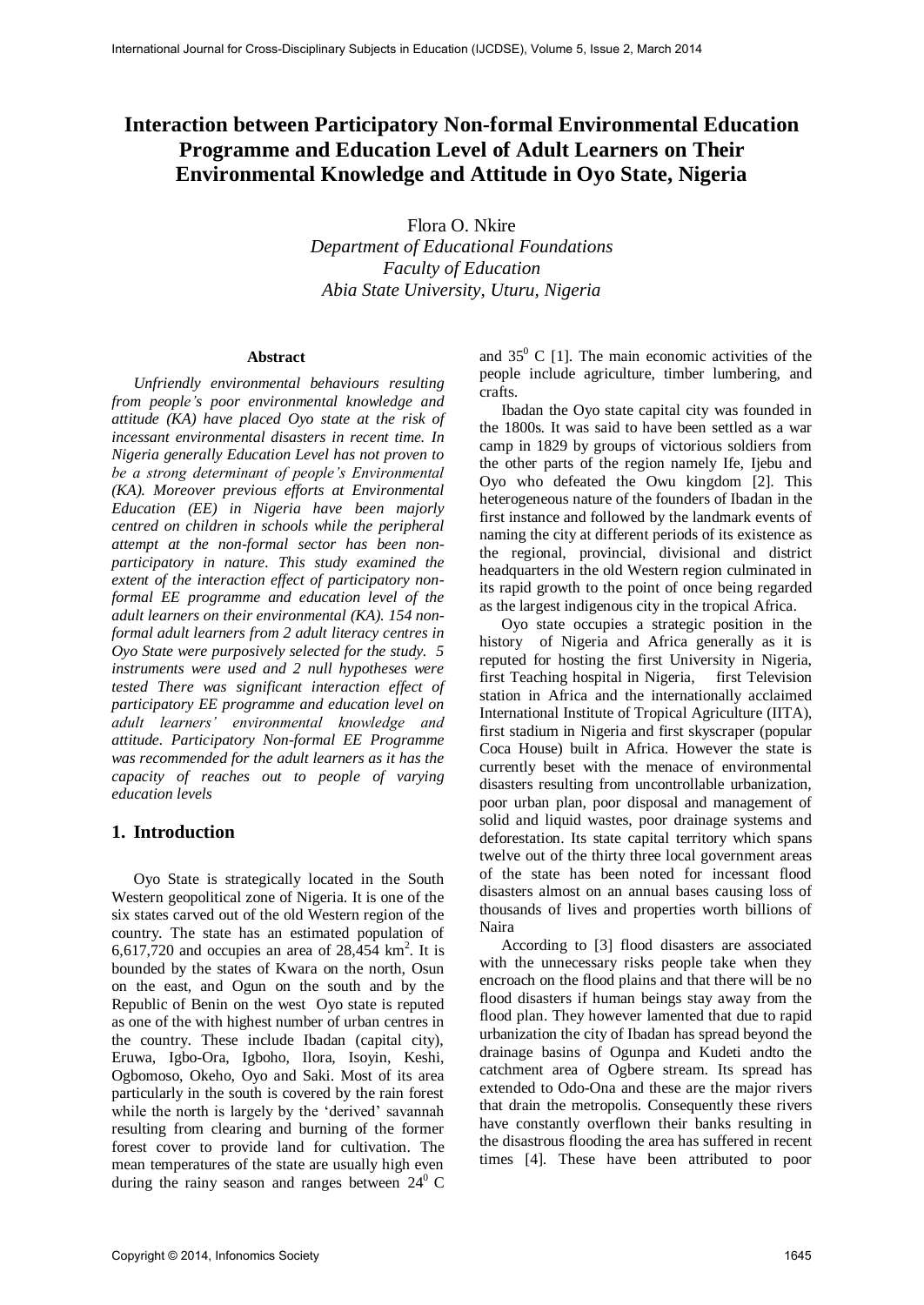environmental knowledge and attitude of its citizenry [5], [6].

With the high level of illiteracy in Nigeria, the tendency has been to blame the problems of environmental degradation on the poor environmental knowledge and attitude of the illiterate masses [7]. However [8] observes that Nigerians of high education levels are major contributors to the nation's environmental degradation problems. He argues that the highly educated in the country play key roles in causing problems of gully erosion threatening the highways and requiring huge sums of money to control, poor drainage system resulting in flood, deforestation, hazardous pollutants, oil spillage as well as damming of the rivers without proper watershed management. He further noted that some of these professionals, in their various fields as contractors, bid to win contracts, to construct roads, bridges, build industries, office and business complexes, estates, and quarters without adequate Environmental Impact Assessment (EIA). Some still indulge in importing harmful chemicals into the country. There is also the "War on Nigeria's Wetland" story as told by [9]] which has to do with the craze among the very rich and educated Nigerians to live at the waterfronts in Lagos which provoked an unprecedented land reclamation project along the coastal areas. This is therefore a strong indication that in Nigeria one's level of education may not be judged a determining factor for his environmental knowledge and attitude.

Most of the previous attempts at modifying people's environmental knowledge and attitude were however directed at students in the formal education sector while those who are outside the formal school system and who incidentally form the larger percentage of the people who degrade the environment most are not adequately targeted to enable them to be at the fore-front in turning around the environment for the better [10]. This may not be unconnected to the widely held view that parents learn about it from their children who learn about it in school [11]. . In a related study carried out by [12] it was reported that there was a dearth of literature specifically on the sector of non-formal EE. They therefore affirmed that this is due to the misleading idea held by some people that "adults are set in their ways, as such, there is no point trying to change their behaviours", thus, justifying the decision to concentrate on educating children in schools. In a counter argument [13] had earlier asserted that adults as a matter of fact are more likely than children to be significant players in communities, groups and locality. He further noted that the adults are able to "enthuse and organize" and possess the necessary awareness upon which to base political action and to influence and educate others. Hence, there is the need for environmental educators to support the adults to active, critical and creative EE engagements [14]. The [15] report presented at the World Summit

on Sustainable Development in Johannesburg noted that the major reason for focusing on adult education for sustainable development is that it would be unwise to wait for the present generation of school and college students to grow up and begin applying what they are learning.

Part of the premise on which the Adult Nonformal EE is established emphasizes that majority of the world's population who in their quest for survival engage in all manner of environmental unfriendly activities still outside the formal school system.

This study therefore examined the extent of the interaction effect of participatory non-formal Environmental Education (EE) programme and education level of the adult learners on their environmental knowledge and attitude. One hundred and fifty-four non-formal adult learners in intact classes from two adult literacy centres in Oyo State were purposively selected for the study. The two adult literacy centres were randomly assigned to experimental and control groups and the study lasted twelve weeks. Five instruments were used for data collection. Data collected were analyzed using Analysis of Covariance.

## **2. Hypotheses**

Two hypotheses were tested at 0.05 level of significance.

- 1. There is no significant interaction effect of Participatory Non-formal EE Programme and education level on the adult learners' environmental Knowledge.
- 2. There is no significant interaction effect of the Participatory Non-formal EE Programme and education level on the adult learners' environmental attitude

## **3. Results**

#### **3.1 Hypothesis 1**

There is no significant interaction effect of the Participatory Non-formal EE Programme and education level on the adult learners' Environmental knowledge.

Summary of ANCOVA of Posttest Knowledge Score by Treatment and Education level reveals that there is a significant interaction effect of treatment and education level on adult learners' environmental knowledge  $(F_{(1,153)}=6.385.p< .05)$ . Hypothesis 1 is hereby rejected.

In order to explain the nature of this interaction, interaction Effect of Treatment and Education level on Environmental Knowledge shows that among the participants in the low education level, the participatory instruction was more effective than the conventional instruction. In the same vein, the participatory EE programme was also more effective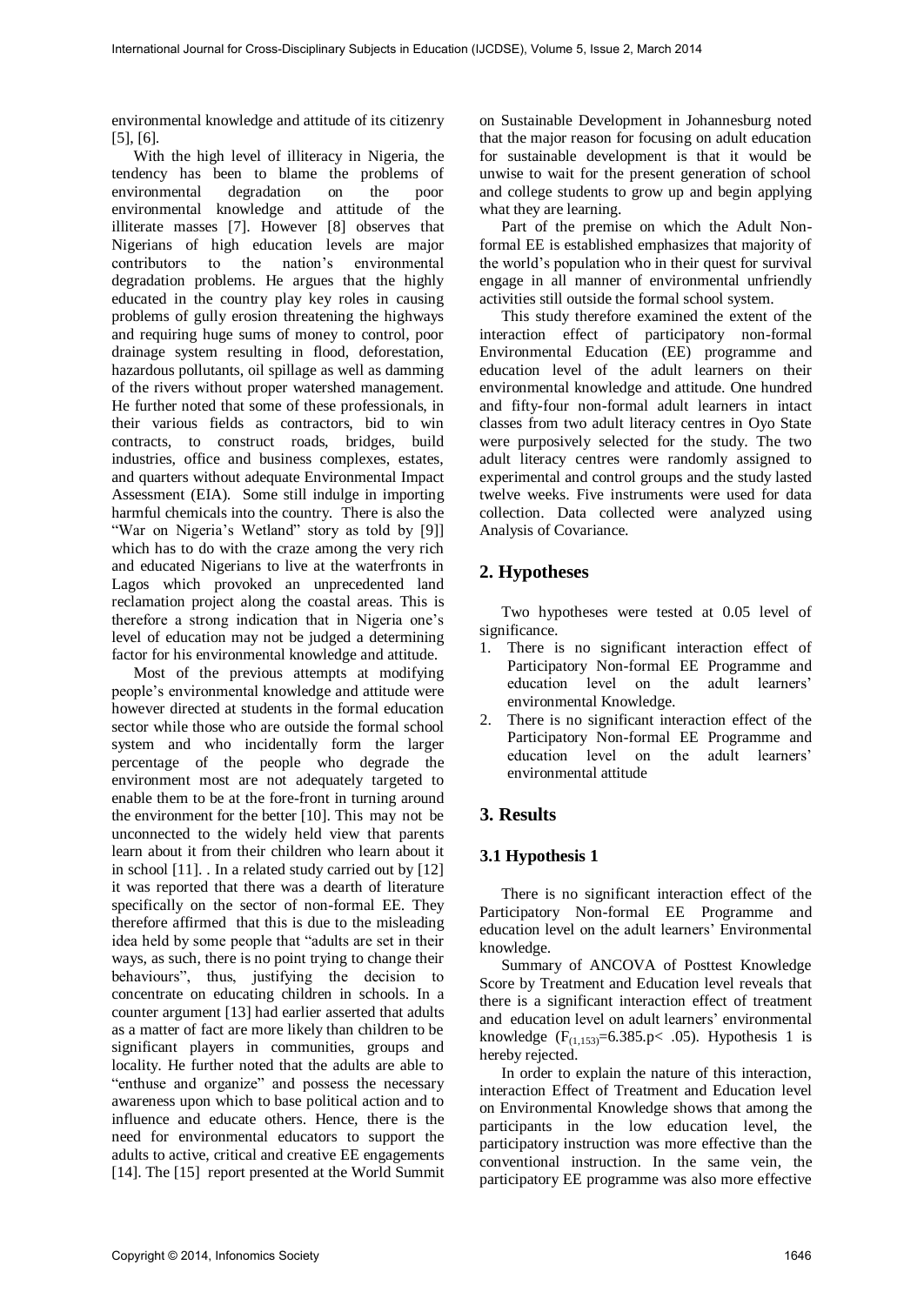than the conventional instruction for the learners in high education level.

#### **3.2. Hypothesis 2**

There is no significant interaction effect of the Participatory Non-formal EE Programme and education level on the adult learners' Environmental Attitude.

Summary of ANCOVA of Posttest Attitude by Treatment and Education Level shows that the interaction effect of treatment and education level is significant on participants environmental attitude  $(F_{(1,153)}=13.629; p< 0.05)$ . On this basis, hypothesis 2 is rejected. To explains this interaction, Interaction Effect of Treatment and Education Level on Environmental Attitude shows that the participatory EE programme was more effective for the adult learners in both the low and the high education levels than the conventional instructional method.

## **4. Discussion**

#### **4.1 Education Level and Adult Learners' Environmental Knowledge and Attitude**

The findings of this study reveals that the environmental knowledge and attitude of the adult learners in both high and low education levels who were exposed to the participatory EE programme were significantly higher than those in the conventional instruction group This implies that that the Participatory EE Programme significantly influenced the participants' environmental knowledge and attitude.

This is an indication that the Participatory EE programme developed and implemented in the course of this study was not education level biased particularly at the level of the adult learners' environmental knowledge and attitude. It positively influenced the adult learners' environmental knowledge and attitude irrespective of their education levels. This may be attributed to the active-learner participatory nature of the Participatory EE programme in which the adult learners were exposed to a democratized learning setting. This therefore confirms the efficacy of EE programmes that emphasize teaching/learning approaches that goes beyond theory but incorporates practical activities as [16] reiterated. This by its nature, according to [17] reaches out and involves different classes of people in activities which encourage community participation as the role of the teacher is not that of a purveyor of knowledge for rote learning and subsequent regurgitation [18] but that of a learner as well as a facilitator as he shares from the learning opportunities and then implement collective actions and decision-making [19].

## **5. Conclusion**

This study which was motivated by the concern for the terrific level of deterioration on Nigerian environment and Oyo state in particular, will serve as an attempt to adequately target the adults who constitute the larger percentage of Nigerian population that degrade the environment most with EE progammes that involve them actively in finding solutions to the problems they play major roles in generating.

It is therefore recommended that adult learners should be exposed to Participatory Non-formal EE Programmes during which they would be given the opportunity to actively participate in developing their skills, create sense of commitment and stimulate individual and collective actions towards the environment. Adult Educators should be trained in the development and use of Participatory EE Programmes through capacity building workshop series. Curriculum experts in EE and Adult Education should work together to ensure adequate utilization of Participatory EE Programmes for the adults both in the Literacy Centres and other settings such as the workplace, religious organizations, vocational centres, trade unions,

## **6. References**

[1] O. Odesina, Oyo State, Wikipedia, the free Encyclopedia, 2012, 1-5.

[2] L. Fourchard, The Case of Ibadan, Nigeria, Institut Francais de Rocherche en Afrique, University of Ibadan, 2002, 1-27.

[3] O. Ajayi et al, Flood Management in an Urban Setting: A case Study of Ibadan Metropolis, Hydrology for Disaster Management, Publication of Nigeria Association of Hydrological Science, 2012, 65-81.

[4] O. Tomori, Flood Disaster in Nigeria : Historical Origin. 2010.

[5] World Wide Funds for Nature (WWF), Climate News, 2008.

[6] J. O. Ajiboye and S.O. Ajiton, Effects of full and quasiparticipatory learning strategies on Nigerian senior environmental Implications for classroom practice, International journal of environment and science education 2008, 3(2), 58-66.

[7] J. O. Ajiboye and S.O. Ajiton, Effects of full and quasiparticipatory learning strategies on Nigerian senior secondary students' environmental knowledge: Implications for classroom practice, International journal of environment and science education 2008, 3(2), 58-66.

[8] S.W. Petters, Rationale, Nature and Scope of Environmental Education, Nigeria Conservation Foundation Module 1. Nigeria: Macmillan Publishers Ltd, 1995.